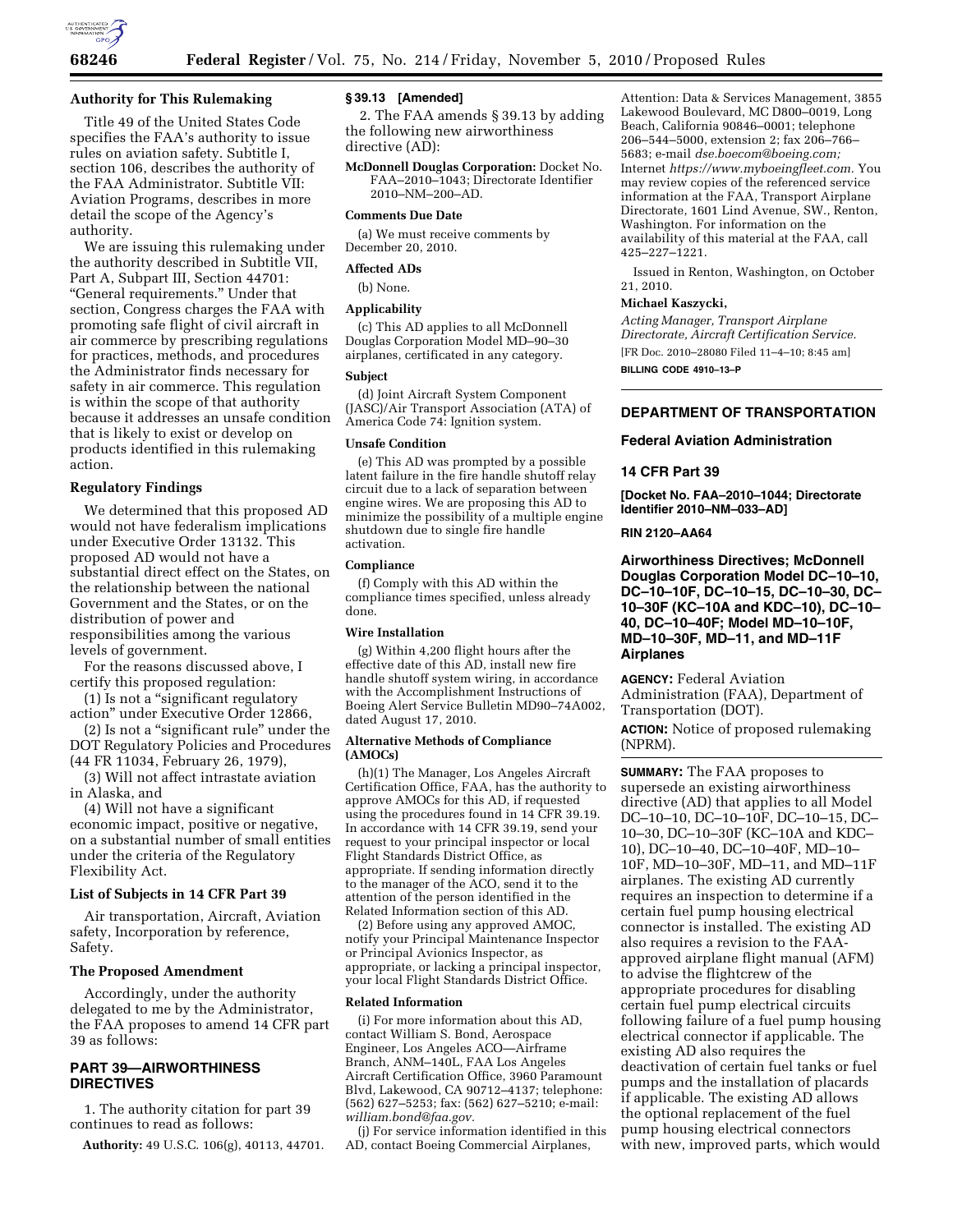terminate the AFM revisions, deactivation of certain fuel tanks and fuel pumps, and placard installation. This proposed AD would instead require replacing the fuel pump housing electrical connector assembly with a new part and doing repetitive inspections for continuity, resistance, and insulation resistance, and doing corrective actions if necessary. This proposed AD results from reports of failures of a certain fuel pump housing electrical connector. We are proposing this AD to detect and correct insulation resistance degradation and arcing in the potted backside of the electrical connector assembly of the fuel boost/ transfer pump housing, which could compromise its performance and cause an ignition source in the fuel tank, resulting in a fuel tank explosion and consequent loss of the airplane.

**DATES:** We must receive comments on this proposed AD by December 20, 2010.

**ADDRESSES:** You may send comments by any of the following methods:

• *Federal eRulemaking Portal:* Go to *<http://www.regulations.gov>*. Follow the instructions for submitting comments.

• *Fax:* 202–493–2251.

• *Mail:* U.S. Department of Transportation, Docket Operations, M–30, West Building Ground Floor, Room W12–140, 1200 New Jersey Avenue, SE., Washington, DC 20590.

• *Hand Delivery:* U.S. Department of Transportation, Docket Operations, M–30, West Building Ground Floor, Room W12–140, 1200 New Jersey Avenue, SE., Washington, DC 20590, between 9 a.m. and 5 p.m., Monday through Friday, except Federal holidays.

For service information identified in this proposed AD, contact Boeing Commercial Airplanes, Attention: Data & Services Management, 3855 Lakewood Boulevard, MC D800–0019, Long Beach, California 90846–0001; telephone 206–544–5000, extension 2; fax 206–766–5683; e-mail *[dse.boecom@boeing.com;](mailto:dse.boecom@boeing.com)* Internet *<https://www.myboeingfleet.com>*. You may review copies of the referenced service information at the FAA, Transport Airplane Directorate, 1601 Lind Avenue, SW., Renton, Washington. For information on the availability of this material at the FAA, call 425–227– 1221.

#### **Examining the AD Docket**

You may examine the AD docket on the Internet at *[http://](http://www.regulations.gov)  [www.regulations.gov;](http://www.regulations.gov)* or in person at the Docket Management Facility between 9 a.m. and 5 p.m., Monday through Friday, except Federal holidays. The AD docket contains this proposed AD, the regulatory evaluation, any comments received, and other information. The street address for the Docket Office (telephone 800–647–5527) is in the **ADDRESSES** section. Comments will be available in the AD docket shortly after receipt.

#### **FOR FURTHER INFORMATION CONTACT:**

Philip Kush, Aerospace Engineer, Propulsion Branch, ANM–140L, FAA, Los Angeles Aircraft Certification Office, 3960 Paramount Boulevard, Lakewood, California 90712–4137; telephone (562) 627–5263; fax (562) 627–5210.

### **SUPPLEMENTARY INFORMATION:**

### **Comments Invited**

We invite you to send any written relevant data, views, or arguments about this proposed AD. Send your comments to an address listed under the **ADDRESSES** section. Include ''Docket No. FAA–2010–1044; Directorate Identifier 2010–NM–033–AD'' at the beginning of your comments. We specifically invite comments on the overall regulatory, economic, environmental, and energy aspects of this proposed AD. We will consider all comments received by the closing date and may amend this proposed AD because of those comments.

We will post all comments we receive, without change, to *[http://](http://www.regulations.gov) [www.regulations.gov](http://www.regulations.gov)*, including any personal information you provide. We will also post a report summarizing each substantive verbal contact we receive about this proposed AD.

### **Discussion**

On July 13, 2007, we issued AD 2007– 15–05, Amendment 39–15134 (72 FR 40216, July 24, 2007), for all Model DC– 10–10, DC–10–10F, DC–10–15, DC–10– 30, DC–10–30F (KC–10A and KDC–10), DC–10–40, DC–10–40F, MD–10–10F, MD–10–30F, MD–11, and MD–11F airplanes. That AD requires an inspection to determine if a certain fuel pump housing electrical connector is installed, and a revision to the FAAapproved airplane flight manual (AFM) to advise the flightcrew of the appropriate procedures for disabling certain fuel pump electrical circuits following failure of a fuel pump housing electrical connector if applicable. That AD also requires the deactivation of certain fuel tanks or fuel pumps and the installation of placards if applicable. That AD allows the optional replacement of the fuel pump housing electrical connectors with new, improved parts, which would terminate the AFM revisions, deactivation of

certain fuel tanks and fuel pumps, and placard installation. That AD resulted from a report of two failures of the fuel pump housing electrical connector. We issued that AD to prevent continued arcing following a short circuit of the fuel pump housing electrical connector, which could damage the conduit that protects the power lead inside the fuel tank; this condition could create an ignition source inside the fuel tank, which, in combination with flammable fuel vapors, could result in a fuel tank explosion and consequent loss of the airplane.

### **Actions Since Existing AD Was Issued**

Since we issued AD 2007–15–05, operators have reported failures of fuel pump housing electrical connector assemblies having part number (P/N) 60–84355–1. The installation of P/N 60– 84355–1 was required in AD 2007–15– 05, but due to reported failures of that part, it needs to be replaced with a new fuel pump housing electrical connector assembly having part number (P/N) 60– 84351. Inspecting the fuel boost/transfer pump housing electrical connector assembly and fuel boost/transfer pump, and replacing any fuel pump electrical connector assembly having P/N 60–84355–1 with one having P/N 60–84351, as required based on inspection results, will minimize the possibility of a potential ignition source in the fuel tanks and potential fuel tank explosion. If not corrected, insulation resistance degradation and arcing in the potted backside of the electrical connector assembly of the fuel boost/ transfer pump housing could compromise the performance of the electrical connector assembly of the fuel boost/transfer pump housing and result in a failure that could introduce an ignition source into the fuel tank and cause a fuel tank explosion. The requirements of AD 2007–15–05 do not adequately address the identified unsafe condition.

### **Relevant Service Information**

We have reviewed Boeing Alert Service Bulletin MD11–28A143, dated December 2, 2009; and Boeing Alert Service Bulletin DC10–28A261, dated December 1, 2009. The service bulletins describe procedures for replacing the fuel pump housing electrical connector assembly having P/N 60–84355–1 with new or serviceable fuel pump housing electrical connector assembly having P/ N 60–84351; and doing repetitive inspections for continuity, resistance, and insulation resistance; and doing corrective actions if necessary. Corrective actions include replacing the fuel boost/transfer pump and replacing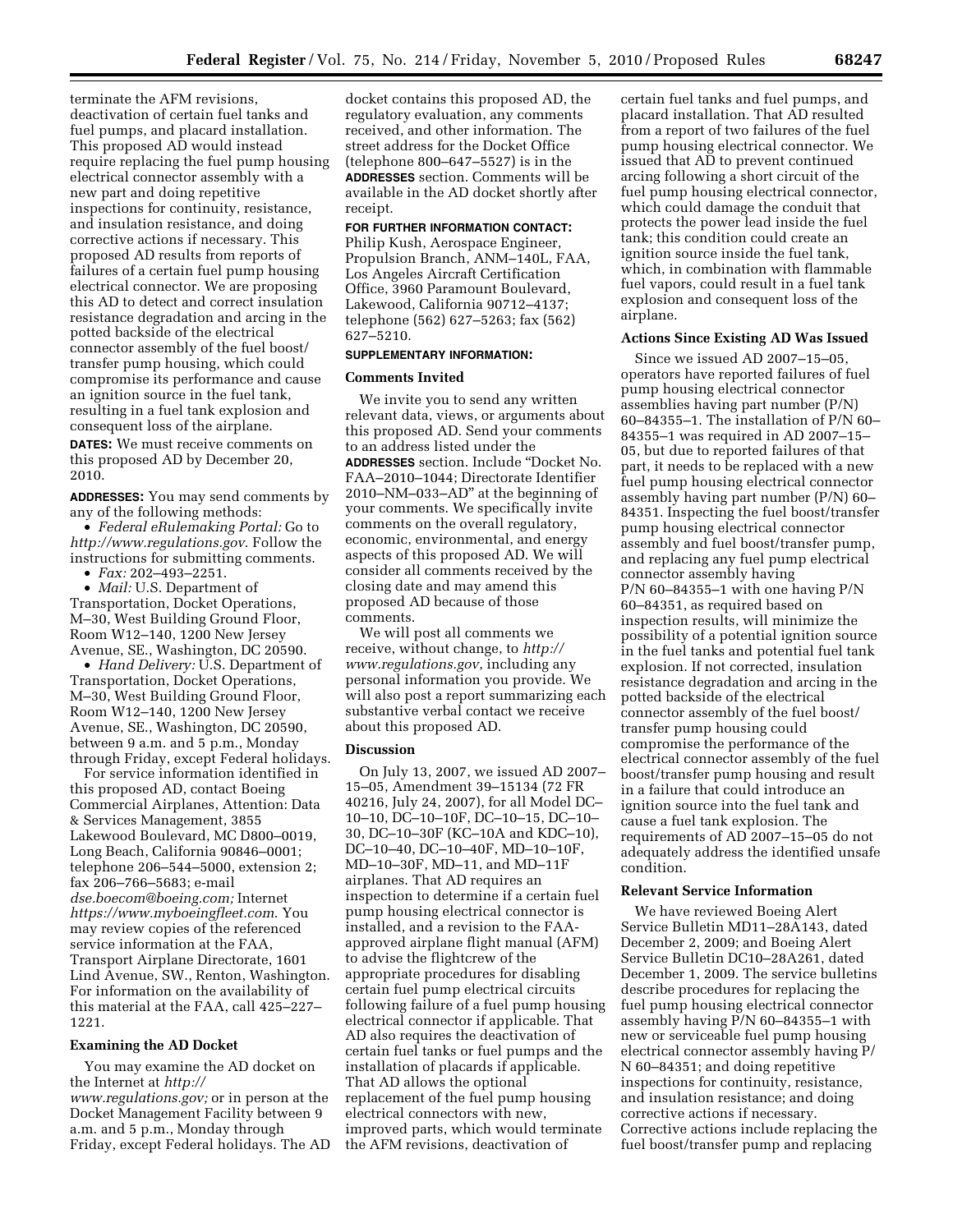any fuel pump electrical connector assembly having P/N 60–84355–1 with one having P/N 60–84351.

## **Explanation of Change to This Proposed AD**

We have removed the ''Service Bulletin Reference'' paragraph from this proposed AD. That paragraph was identified as paragraph (f) in the existing AD. Instead, we have provided the full service bulletin citations throughout this proposed AD. We have

re-identified the paragraphs accordingly.

## **FAA's Determination and Requirements of the Proposed AD**

We have evaluated all pertinent information and identified an unsafe condition that is likely to develop on other airplanes of the same type design. For this reason, we are proposing this AD, which would supersede AD 2007– 15–05. This proposed AD would instead require accomplishing the actions

described previously in accordance with Boeing Alert Service Bulletin MD11– 28A143, dated December 2, 2009; and Boeing Alert Service Bulletin DC10– 28A261, dated December 1, 2009.

## **Costs of Compliance**

There are about 281 airplanes of the affected design in the worldwide fleet. The following table provides the estimated costs for U.S. operators to comply with this proposed AD.

# ESTIMATED COSTS

| Action            | Work hours                                 | Average labor<br>rate per hour | Parts         | Cost per airplane                             | Number of<br>U.S.-registered | Fleet cost                                     |
|-------------------|--------------------------------------------|--------------------------------|---------------|-----------------------------------------------|------------------------------|------------------------------------------------|
|                   |                                            |                                |               |                                               | airplanes                    |                                                |
| Inspection        | Between 20 and 36 per<br>inspection cycle. | \$85                           | \$0           | Between \$1,700 and<br>\$3,060 per inspection | 281                          | Between \$477,700 and<br>\$859,860 per inspec- |
| Replace-<br>ment. | Up to 44                                   | 85                             | Up to \$4,478 | cvcle.<br>Up to \$8,218                       | 281                          | tion cycle.<br>Up to \$2,309,258.              |

### **Authority for This Rulemaking**

Title 49 of the United States Code specifies the FAA's authority to issue rules on aviation safety. Subtitle I, section 106, describes the authority of the FAA Administrator. Subtitle VII, Aviation Programs, describes in more detail the scope of the Agency's authority.

We are issuing this rulemaking under the authority described in subtitle VII, part A, subpart III, section 44701, ''General requirements.'' Under that section, Congress charges the FAA with promoting safe flight of civil aircraft in air commerce by prescribing regulations for practices, methods, and procedures the Administrator finds necessary for safety in air commerce. This regulation is within the scope of that authority because it addresses an unsafe condition that is likely to exist or develop on products identified in this rulemaking action.

## **Regulatory Findings**

We have determined that this proposed AD would not have federalism implications under Executive Order 13132. This proposed AD would not have a substantial direct effect on the States, on the relationship between the national Government and the States, or on the distribution of power and responsibilities among the various levels of government.

For the reasons discussed above, I certify that the proposed regulation: 1. Is not a ''significant regulatory

action'' under Executive Order 12866; 2. Is not a ''significant rule'' under the

DOT Regulatory Policies and Procedures (44 FR 11034, February 26, 1979); and

3. Will not have a significant economic impact, positive or negative, on a substantial number of small entities under the criteria of the Regulatory Flexibility Act.

We prepared a regulatory evaluation of the estimated costs to comply with this proposed AD and placed it in the AD docket. See the **ADDRESSES** section for a location to examine the regulatory evaluation.

## **List of Subjects in 14 CFR Part 39**

Air transportation, Aircraft, Aviation safety, Incorporation by reference, Safety.

### **The Proposed Amendment**

Accordingly, under the authority delegated to me by the Administrator, the FAA proposes to amend 14 CFR part 39 as follows:

## **PART 39—AIRWORTHINESS DIRECTIVES**

1. The authority citation for part 39 continues to read as follows:

**Authority:** 49 U.S.C. 106(g), 40113, 44701.

## **§ 39.13 [Amended]**

2. The FAA amends § 39.13 by removing amendment 39–15134 (72 FR 40216, July 24, 2007) and adding the following new AD:

**McDonnell Douglas Corporation:** Docket No. FAA–2010–1044; Directorate Identifier 2010–NM–033–AD.

### **Comments Due Date**

(a) The FAA must receive comments on this AD action by December 20, 2010.

### **Affected ADs**

(b) This AD supersedes AD 2007–15–05, Amendment 39–15134.

### **Applicability**

(c) This AD applies to all McDonnell Douglas Corporation Model DC–10–10, DC– 10–10F, DC–10–15, DC–10–30, DC–10–30F (KC–10A and KDC–10), DC–10–40, DC–10– 40F, MD–10–10F, MD–10–30F, MD–11, and MD–11F airplanes, certificated in any category.

### **Subject**

(d) Air Transport Association (ATA) of America Code 28: Fuel.

### **Unsafe Condition**

(e) This AD results from reports of failures of the fuel pump housing electrical connector. The Federal Aviation Administration is issuing this AD to detect and correct insulation resistance degradation and arcing in the potted backside of the electrical connector assembly of the fuel boost/transfer pump housing, which could compromise its performance and cause an ignition source in the fuel tank, resulting in a fuel tank explosion and consequent loss of the airplane.

### **Compliance**

(f) You are responsible for having the actions required by this AD performed within the compliance times specified, unless the actions have already been done.

#### **Inspection and Change**

(g) Within 10 months after the effective date of this AD, do the actions in paragraph (g)(1) or (g)(2) of this AD, in accordance with the Accomplishment Instructions of Boeing Alert Service Bulletin DC10–28A261, dated December 1, 2009; or Boeing Alert Service Bulletin MD11–28A143, dated December 2, 2009; as applicable.